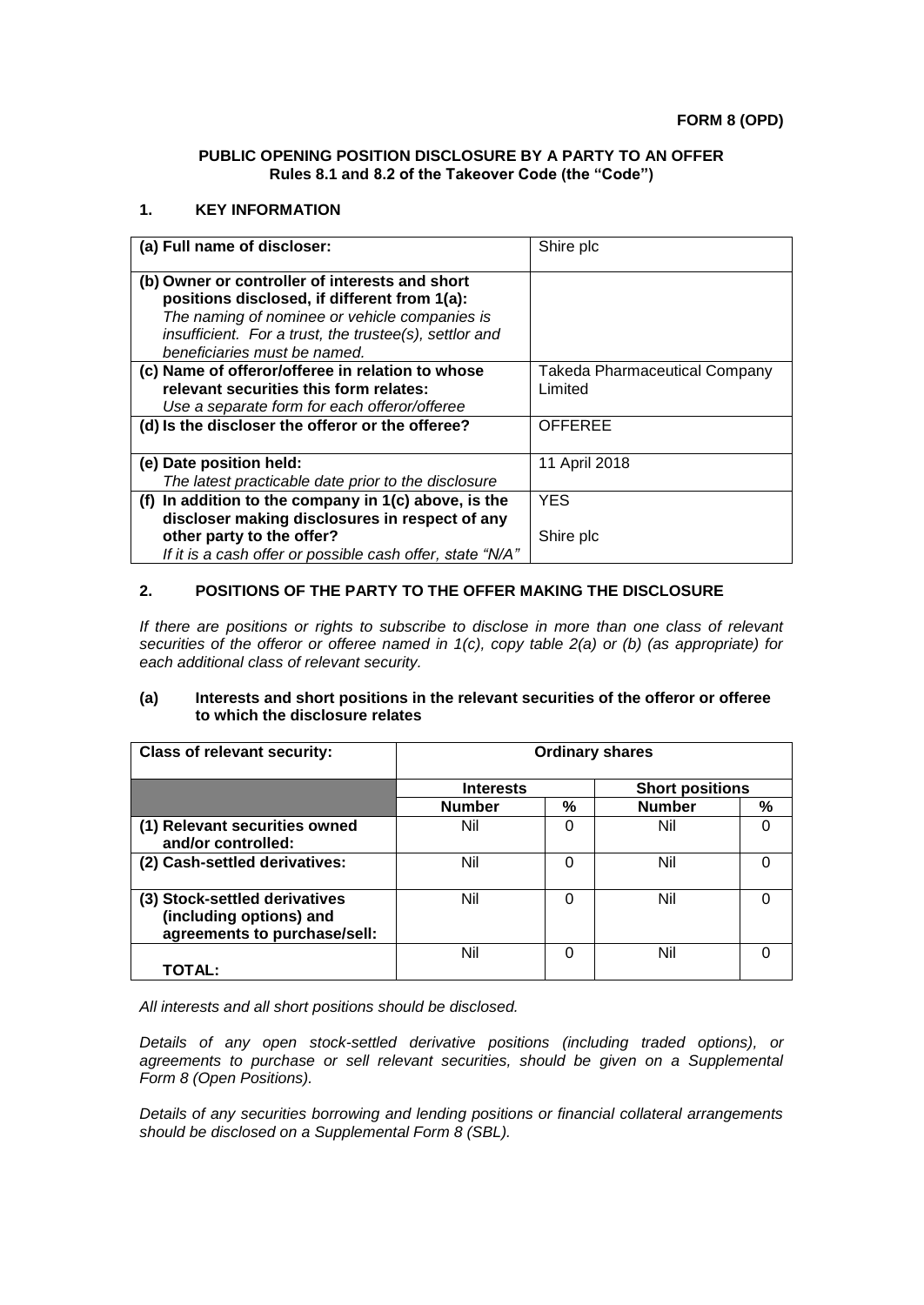## **(b) Rights to subscribe for new securities**

| <b>Class of relevant security in relation to</b><br>which subscription right exists: | Nil |
|--------------------------------------------------------------------------------------|-----|
| Details, including nature of the rights<br>concerned and relevant percentages:       | N/A |

# **3. POSITIONS OF PERSONS ACTING IN CONCERT WITH THE PARTY TO THE OFFER MAKING THE DISCLOSURE**

**Details of any interests, short positions and rights to subscribe (including directors' and other employee options) of any person acting in concert with the party to the offer making the disclosure:**

| <b>Class of relevant</b><br>securities   | <b>Ordinary shares</b> |                                                                            | <b>Short positions</b> |                                                                            |
|------------------------------------------|------------------------|----------------------------------------------------------------------------|------------------------|----------------------------------------------------------------------------|
| <b>Name</b>                              | <b>Number</b>          | % of total<br>issued share<br>capital<br>(excluding<br>treasury<br>shares) | <b>Number</b>          | % of total<br>issued share<br>capital<br>(excluding<br>treasury<br>shares) |
| Goldman Sachs &<br>Co. LLC               | 20,053                 | 0.00                                                                       | Nil                    | 0                                                                          |
| (GS) Goldman<br>Sachs Japan Co.,<br>Ltd  | 2,540,400              | 0.32                                                                       | Nil                    | $\Omega$                                                                   |
| Citigroup Global<br>Markets Hong<br>Kong | 8,528                  | 0.00                                                                       | Nil                    | $\Omega$                                                                   |
| Citigroup Global<br>Markets Japan        | 63,632                 | 0.00                                                                       | Nil                    | $\Omega$                                                                   |
| Citicorp Trust,<br>N.A.                  | $1,665.5^{(1)}$        | 0.00                                                                       | Nil                    | $\overline{0}$                                                             |
| Citicorp Trust<br>South Dakota           | $16,193.5^{(1)}$       | 0.00                                                                       | Nil                    | $\overline{0}$                                                             |

Interests held by presumed concert parties of Shire plc:

(1) Ordinary shares held in the form of American Depositary Shares ("**ADSs**"). One ADS is equivalent to 0.5 ordinary shares.

*Details of any open stock-settled derivative positions (including traded options), or agreements to purchase or sell relevant securities, should be given on a Supplemental Form 8 (Open Positions).*

*Details of any securities borrowing and lending positions or financial collateral arrangements should be disclosed on a Supplemental Form 8 (SBL).*

# **4. OTHER INFORMATION**

#### **(a) Indemnity and other dealing arrangements**

**Details of any indemnity or option arrangement, or any agreement or understanding, formal or informal, relating to relevant securities which may be an inducement to deal or refrain from dealing entered into by the party to the offer making the disclosure or any person acting in concert with it:**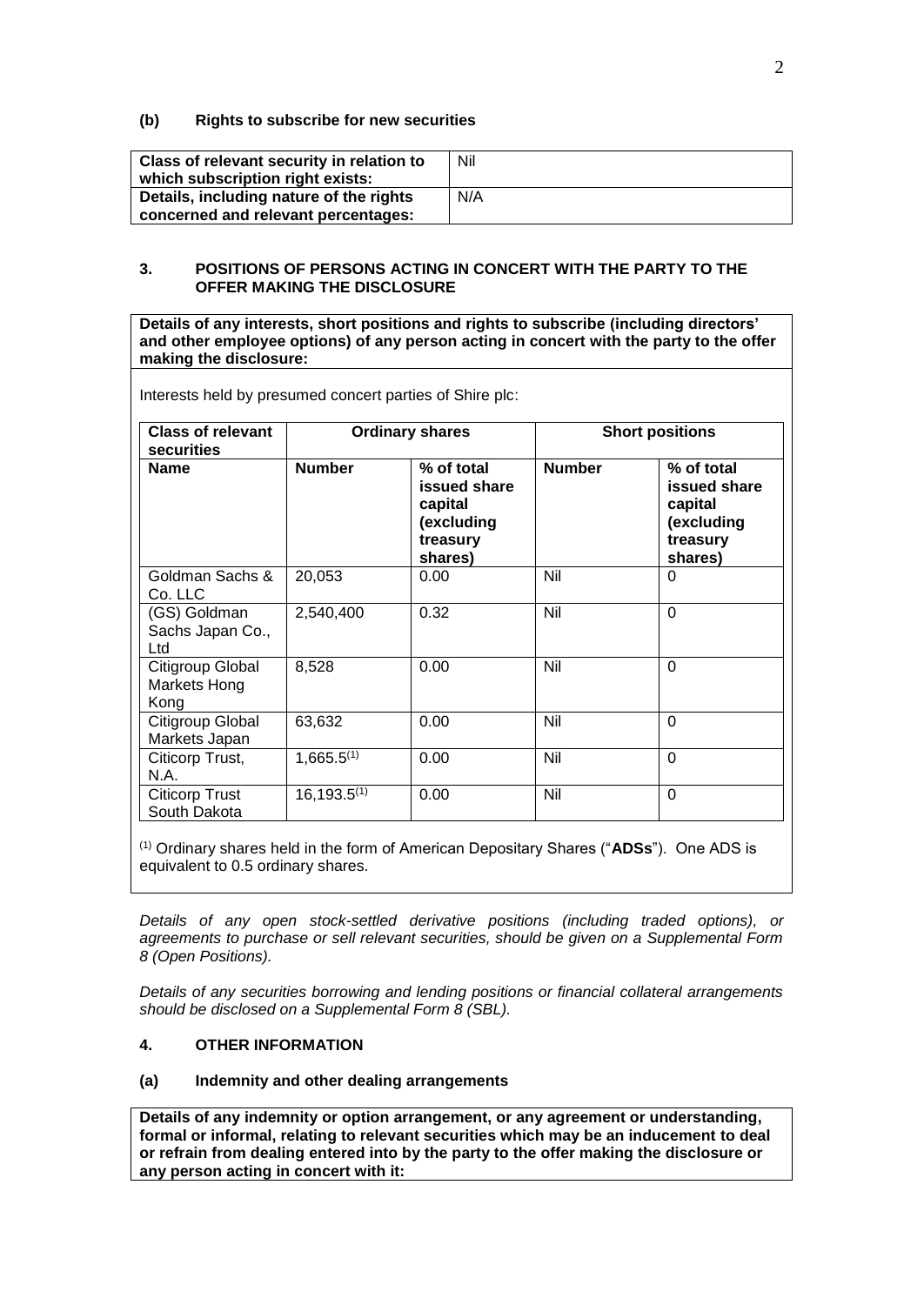*Irrevocable commitments and letters of intent should not be included. If there are no such agreements, arrangements or understandings, state "none"*

None

# **(b) Agreements, arrangements or understandings relating to options or derivatives**

**Details of any agreement, arrangement or understanding, formal or informal, between the party to the offer making the disclosure, or any person acting in concert with it, and any other person relating to:**

- **(i) the voting rights of any relevant securities under any option; or**
- **(ii) the voting rights or future acquisition or disposal of any relevant securities to which any derivative is referenced:**

*If there are no such agreements, arrangements or understandings, state "none"*

None

#### **(c) Attachments**

#### **Are any Supplemental Forms attached?**

| <b>Supplemental Form 8 (Open Positions)</b> | NO. |
|---------------------------------------------|-----|
| <b>Supplemental Form 8 (SBL)</b>            | YES |

| Date of disclosure:  | 13 April 2018                                 |
|----------------------|-----------------------------------------------|
| <b>Contact name:</b> | Stephen Williams, Deputy Company<br>Secretary |
| Telephone number:    | +44 (0)125 689 4003                           |

*Public disclosures under Rule 8 of the Code must be made to a Regulatory Information Service.*

*The Panel's Market Surveillance Unit is available for consultation in relation to the Code's disclosure requirements on +44 (0)20 7638 0129.*

*The Code can be viewed on the Panel's website at [www.thetakeoverpanel.org.uk.](http://www.thetakeoverpanel.org.uk/)*